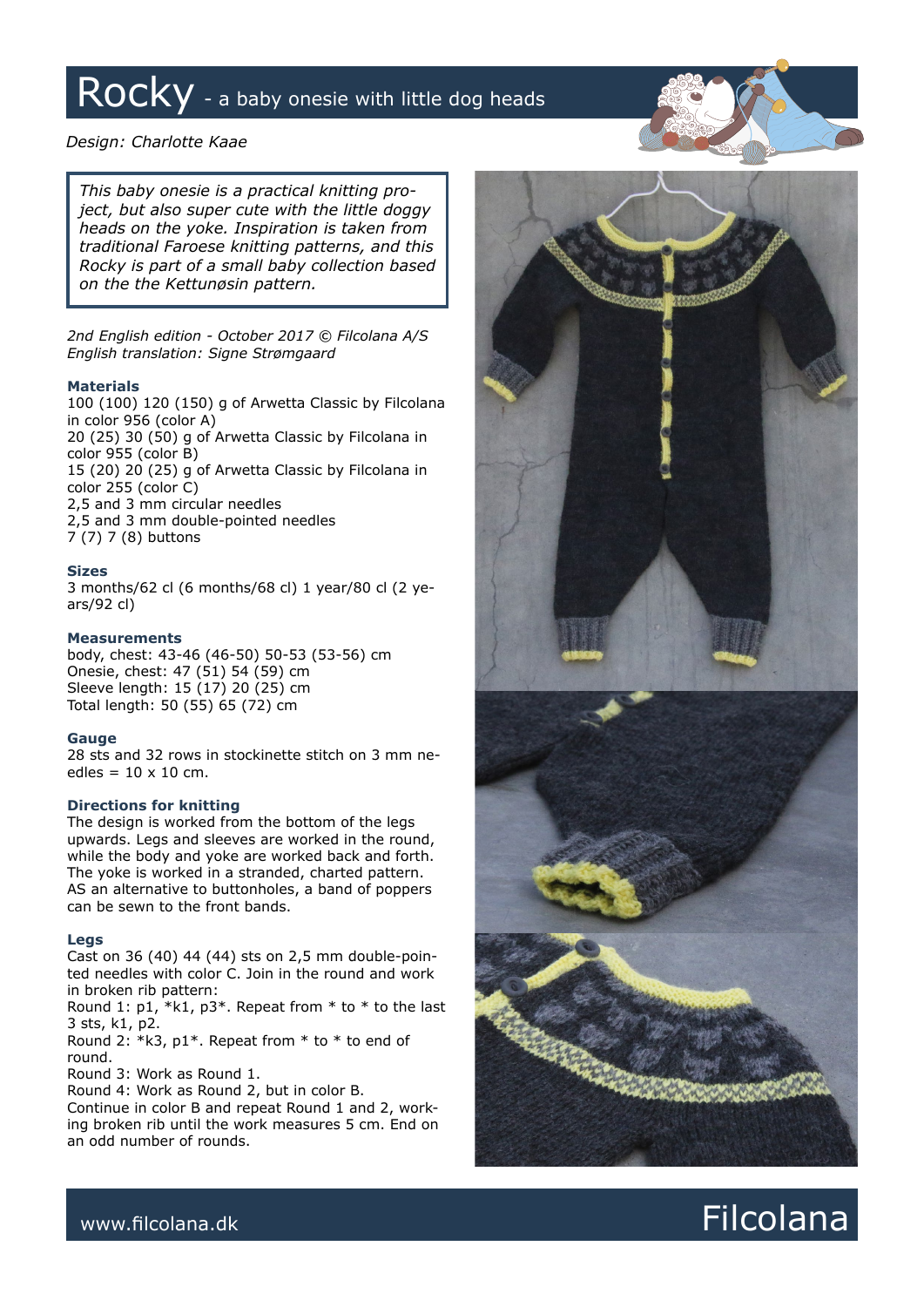

Change to 3 mm double-pointed needles and co lor A and work in stockinette stitck. At the same time work the following increased on the next round: K1, M1, knit to the last stitch, M1, k1. Work an increase round every other round a

total of 19 (19) 19 (22) times. There are now 74 (78) 82 (88) sts on the needle.

Work straight in stockinette stitch until the leg measures 18 (21) 25 (30) cm.

Next round: Bind off 2 sts, knit to the last 2 sts, bind off 2 sts.

Place the sts on a stitch holder. Work a second leg the same way as the first.

### **Body**

Place the sts for both legs on a 3 mm circular needle, so the bound off sts face each other and form the crotch seam. Work back and forth in stockinette stitch for 4 rows in color A. Bind off 2 sts at the beginning of the next 2 rows, then continue back and forth across the remaining 136 (144) 152 (164) sts in stockinette stitch until the body measures 20 (21) 23 (26) cm from where the 2 legs were joined. Next row: Work 31 (33) 35 (38) sts, bind off 4 sts for the armhole, work until there are 66 (70) 74 (80) sts on the needle after the bound off sts, bind off 4 sts for the armhole, work to end of row.

Let the sts rest on the needle, while the sleeves are worked.

#### **Sleeves**

Cast on 36 (40) 44 (44) sts on 2,5 mm doublepointed needles, Join in the round and work in broken rib in the same colors as on the legs, but finish when the rib measures 4 cm.

Change to color A and 3 mm double-pointed needles.

Increase round: k1, M1, knit to the last stitch, M1, k1.

Work an increase round every other round a to tal of 6 (7) 8 (10) times. There are now 48 (54) 60 (64) sts on the needle.

Work straight in stockinette stitch until the sle eve measures 15 (17) 20 (25) cm.

Next row: Knit 22 (25) 28 (30) sts, bind off 4 sts for the armhole, knit to end of round.

This way the increases run up the outside of the sleeve.

Place the 44 (50) 56 (60) sts rest on a stitch holer. Work a second sleeve the same way as the first.

#### **Yoke**

Join the sleeves to the body over where sts were bound off for the armholes. There are now 216 (236) 256 (276) sts on the needle.

Work back and forth in stockinette stitch in color A for 0 (2) 3 (4) cm. End on a WS row.

Now work the charted pattern with decreases as